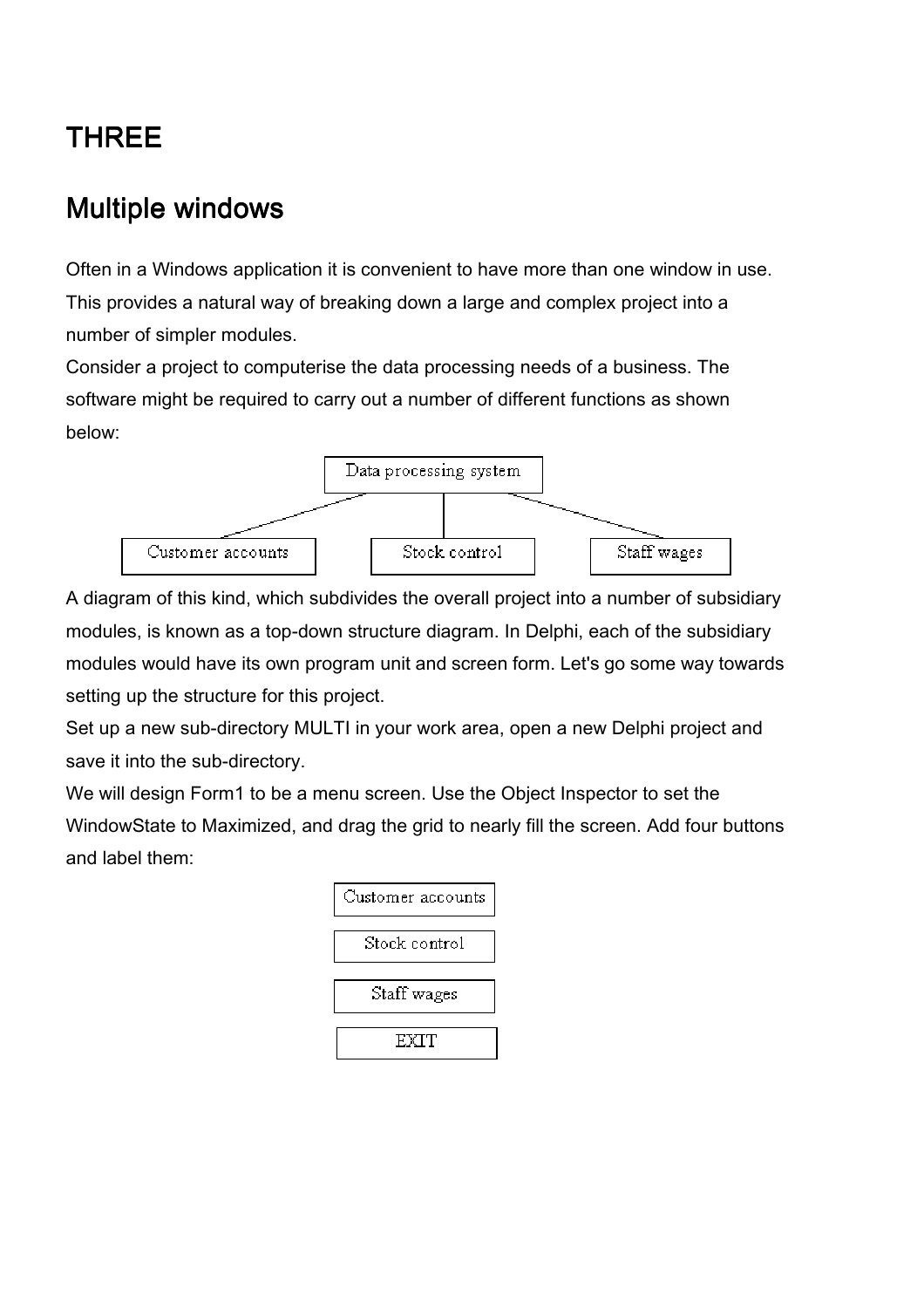Double-click the EXIT button to create an event handler procedure, and add the halt command:

| procedure TForm1.Button4Click(Sender: TObject); |
|-------------------------------------------------|
| begin                                           |
| halt:                                           |
| end:                                            |

Run the program to check that it exits correctly when the button is clicked.

We are now going to create another program unit and screen form which would run the customer accounts section of the completed data processing system. Click on the New form short cut button:

|                                                  | New form |
|--------------------------------------------------|----------|
|                                                  |          |
| – <u>S</u> earch ⊻iew<br>Compile<br>Edit<br>Eile |          |
|                                                  |          |
|                                                  |          |

A selection window will appear. Choose the Blank form option and click the OK button:

| <b>Section</b> | <b>Customer accounts</b> | <b>Browse Gallery</b>                            |                             |                                                      | 0K     |
|----------------|--------------------------|--------------------------------------------------|-----------------------------|------------------------------------------------------|--------|
|                | <b>Stock control</b>     | <b>Blank form</b>                                | M.<br>=<br>D'E<br>About box | ロロロ<br>Dual list box                                 | Cancel |
|                | Staff wages              | Đ<br>ರಾಜ                                         | <b>000</b>                  | Ē                                                    | Help   |
|                | <b>EXIT</b>              | Multi-page dialog<br>$^{\circ}$<br><b>Seo</b> Y  | Standard dialog box<br>Ë    | Standard dialog box                                  |        |
|                |                          | v.<br>Password Dialog<br>Create a new blank form | Tabbed notebook dialog      |                                                      |        |
|                |                          |                                                  |                             |                                                      |        |
|                |                          | Experts Templates                                |                             | 医肠膜炎 网络多尔马特罗尔马特罗尔马特罗尔特特罗尔马特罗尔 计算机 网络拉丁特拉丁特拉丁特拉丁特拉丁特拉 |        |

Another grey dotted grid window will appear, this time labelled Form2. Delphi has also produced a program unit called Unit2 to operate and control it. Use the Save Project short cut button to save Unit2 into your project sub-directory.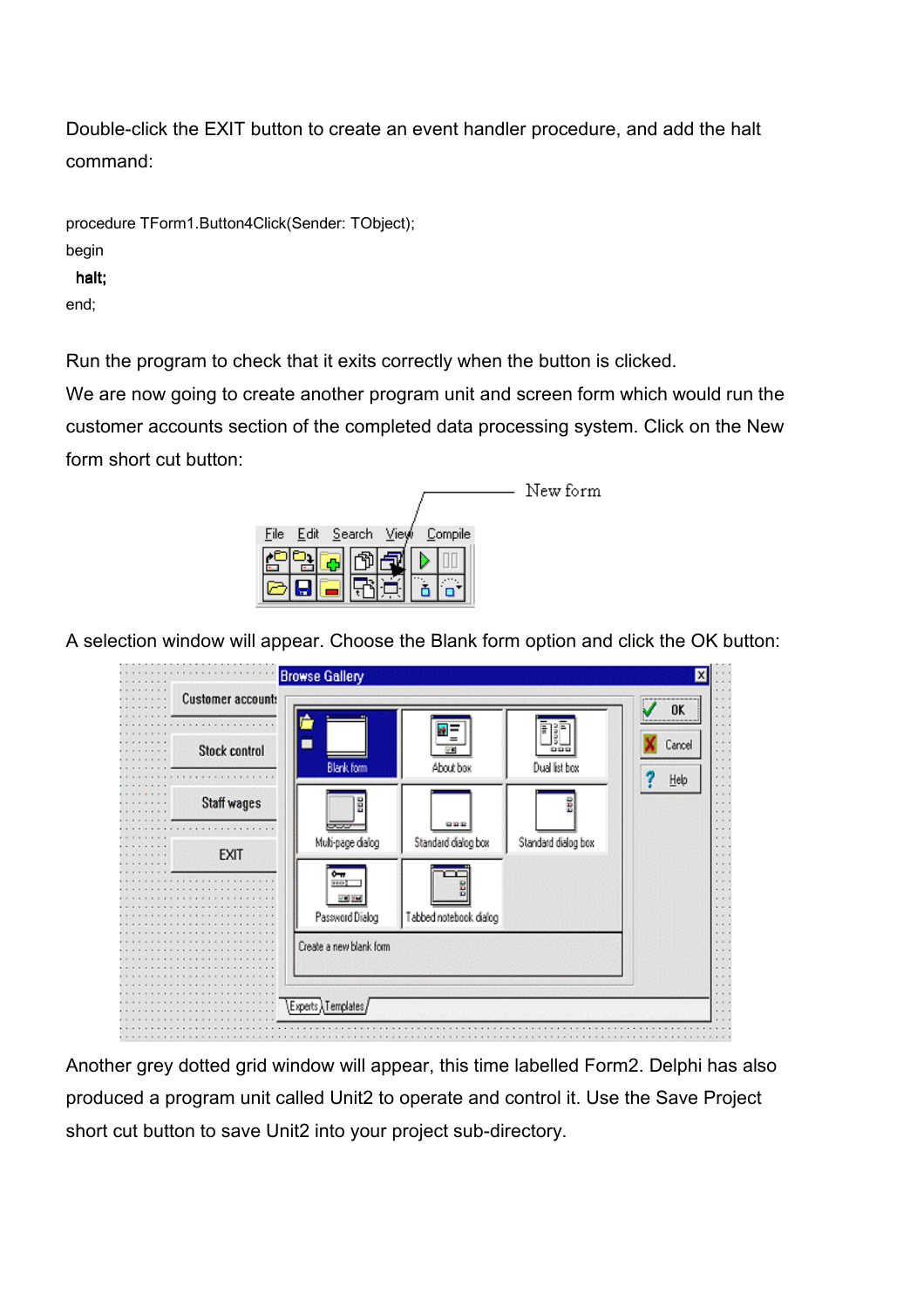In a large Delphi project there may be a dozen or more screen forms and their accompanying program units, so it is important to be able to locate the particular window you wish to work on. To do this, select the VIEW drop down menu, then click the PROJECT MANAGER option. A list will be displayed of all units and forms currently in the project. To select a particular window, click on the unit name then click either the View unit or View form button.

| Project1                                         |                   |           |           |              |        |
|--------------------------------------------------|-------------------|-----------|-----------|--------------|--------|
| G<br>Add                                         | Remove            | View unit | View form | ×<br>Options | Update |
| C:\MARGAR^1\PARIS\PROJECT1.DPR, 2 units, 2 forms |                   |           |           |              |        |
| Unit                                             | Form              |           | Path      |              |        |
| Unit1                                            | Form1             |           |           |              |        |
| Unit2                                            | Form <sub>2</sub> |           |           |              |        |
|                                                  |                   |           |           |              |        |
|                                                  |                   |           |           |              |        |
|                                                  |                   |           |           |              |        |
|                                                  |                   |           |           |              |        |
|                                                  |                   |           |           |              |        |

We will now add program instructions to link the units. Using the project manager table, bring the Form1 window to the front of the screen. Double-click the 'Customer accounts' button to create an event handler procedure. Add a line of program:

procedure TForm1.Button1Click(Sender: TObject);

begin

### form2.visible:=true:

end;

Scroll towards the top of the program to find the Uses line and add 'unit2' to the list of entries:

uses

 SysUtils, WinTypes, WinProcs, Messages, Classes, Graphics, Controls, Forms, Dialogs, StdCtrls, Unit2;

Go to the COMPILE drop down menu, but this time choose the **Build All** option. Build All is necessary for linking together the units of a multi-window application. When the project has compiled successfuly, run the program.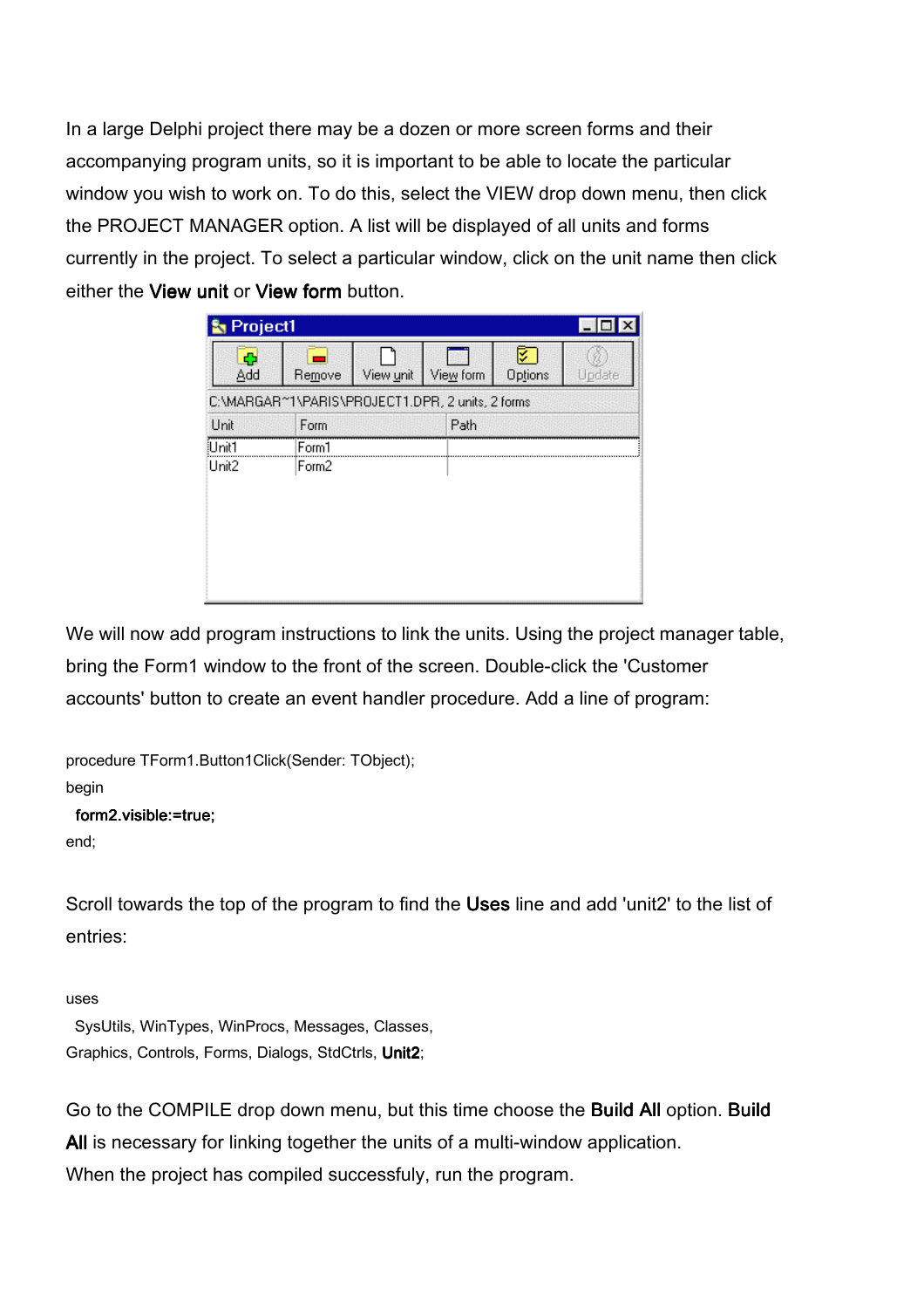

Clicking the 'customer accounts' button will make the Form2 window appear. Clicking the cross in the corner of Form2 will close the window. Try this a few times then use the 'Exit' button to return to the Delphi editing screen.

Use the Program Manager table to select the Form2 window. Press ENTER to bring up the Object Inspector, and set the WindowState to Maximized.

Drag the Form2 window larger until it nearly fills the screen. Add a button and give it the caption:

| close |  |
|-------|--|
|       |  |

Double-click the button to create an event handler, and add a line of program:

procedure TForm2.Button1Click(Sender: TObject);

begin

#### form2.visible:=false;

end;



Finish by adding a label with the caption 'Customer accounts' on the Form2 grid, using a large type face.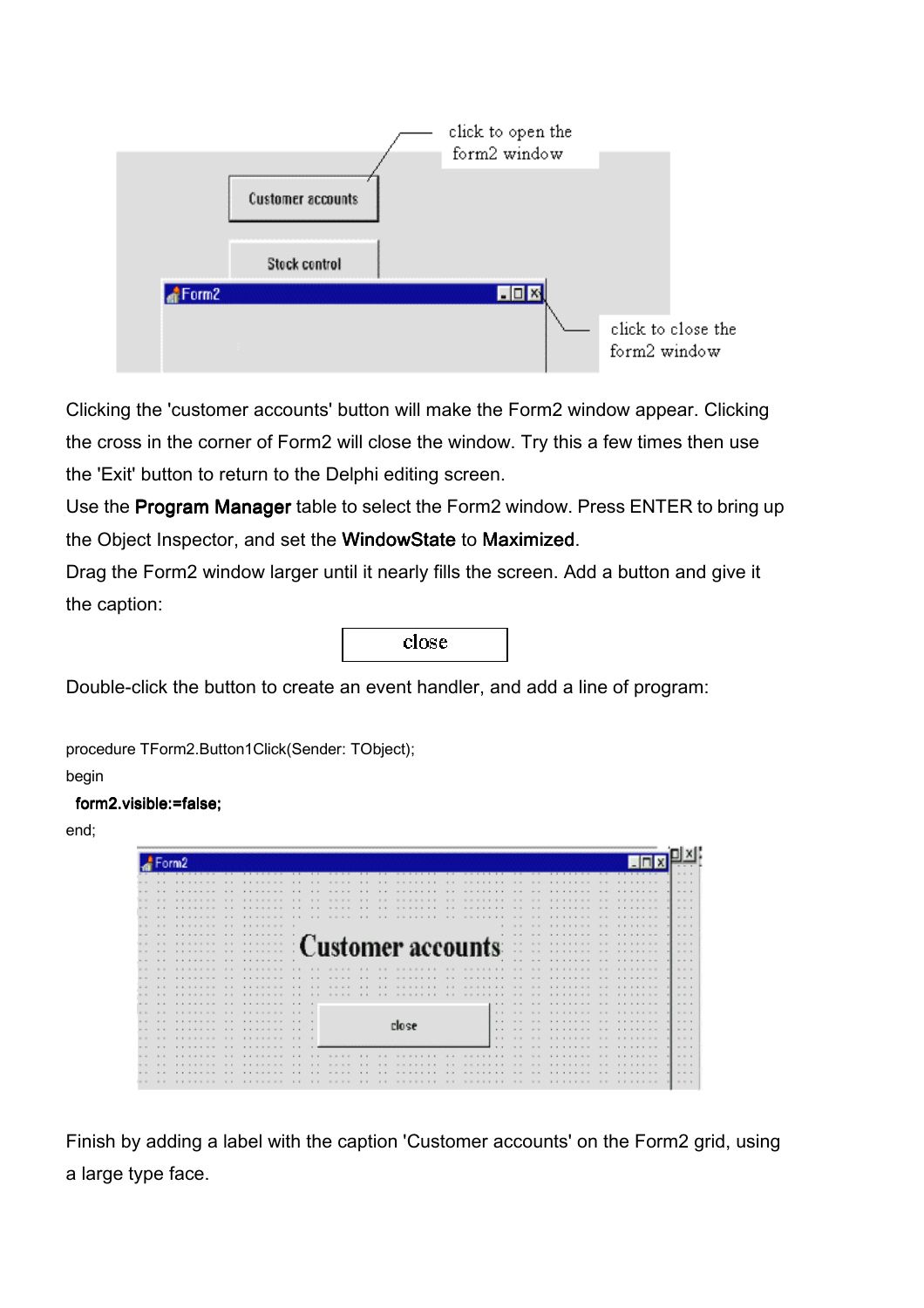From the COMPILE drop down menu, choose **Build All** again. When the project is successfuly compiled, run it.

Pressing the 'Customer accounts' button will open up Form2 to fill the screen. Pressing the 'close' button will close the Form2 window and return you to the Form1 window. Try this a few times, then exit to the Delphi editing screen.

See if you can complete the module system by creating Forms and Program Units for the other two menu options: Stock control and Staff wages. In each case you will need to:

- add a new form
- save this in the project sub-directory
- create an event handler procedure for the button on Form1 and add a line of program to make the new form visible
- make an entry in the Form1 Uses list to include the new unit
- use the object inspector to maximize the new form
- add a button to the form. Create an event handler procedure with a command to close the form when the button is pressed
- give the the new form a label heading

Use COMPILE and Build All, then try out the completed menu system.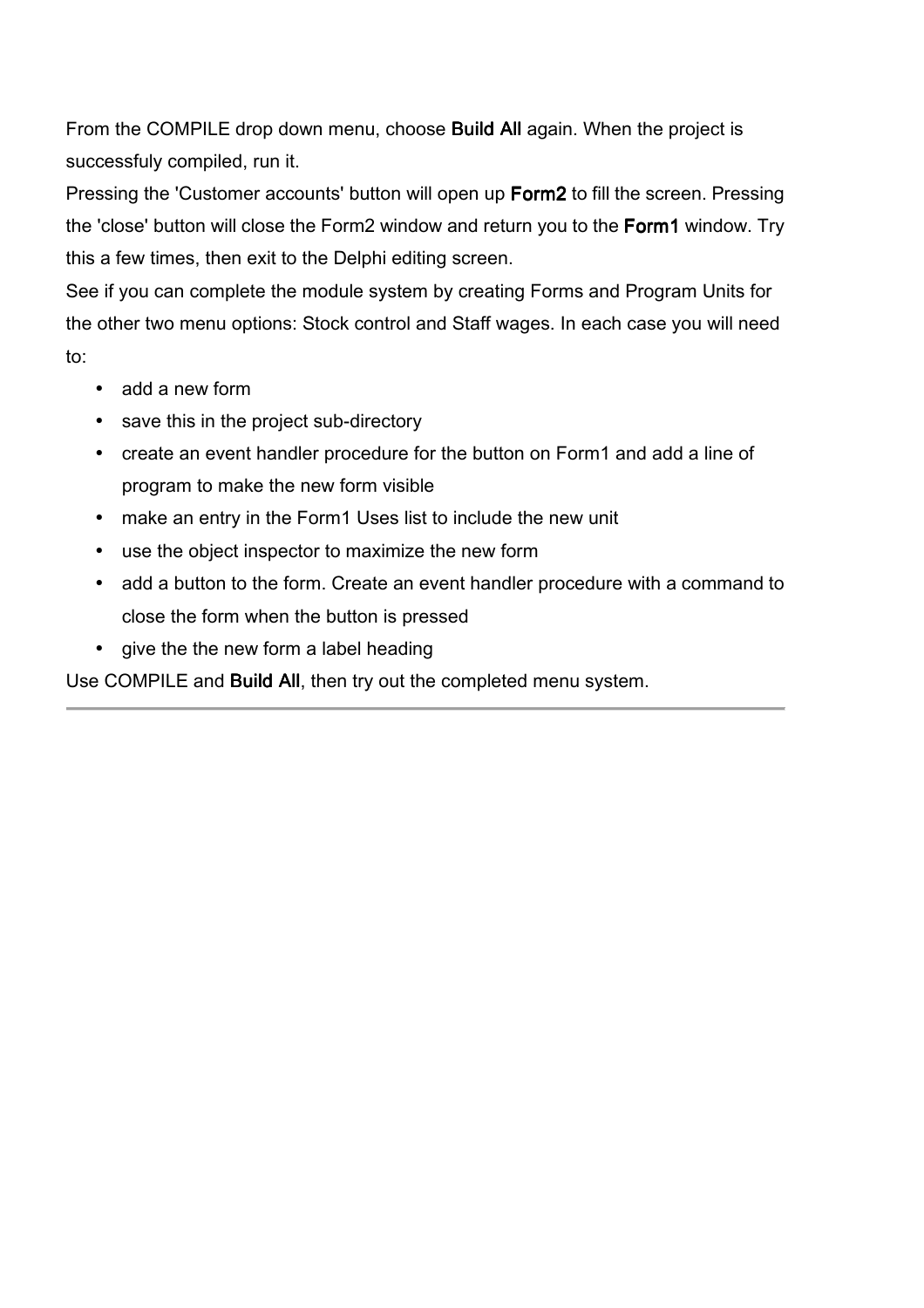

## **Paris Tourist information**

We are now ready to tackle a substantial programming project in Delphi, putting into practice many of the ideas learned in the course so far: Set up a sub-directory in your work area and name this PARIS. Start a new Delphi project and save into

the PARIS sub-directory.

Set the WindowState to Maximized, and drag Form1 larger to nearly fill the screen.

Add an image box and load the bitmap file PARISMAP.BMP which is provided. Place buttons at the ends of the label lines on the map, and add captions:

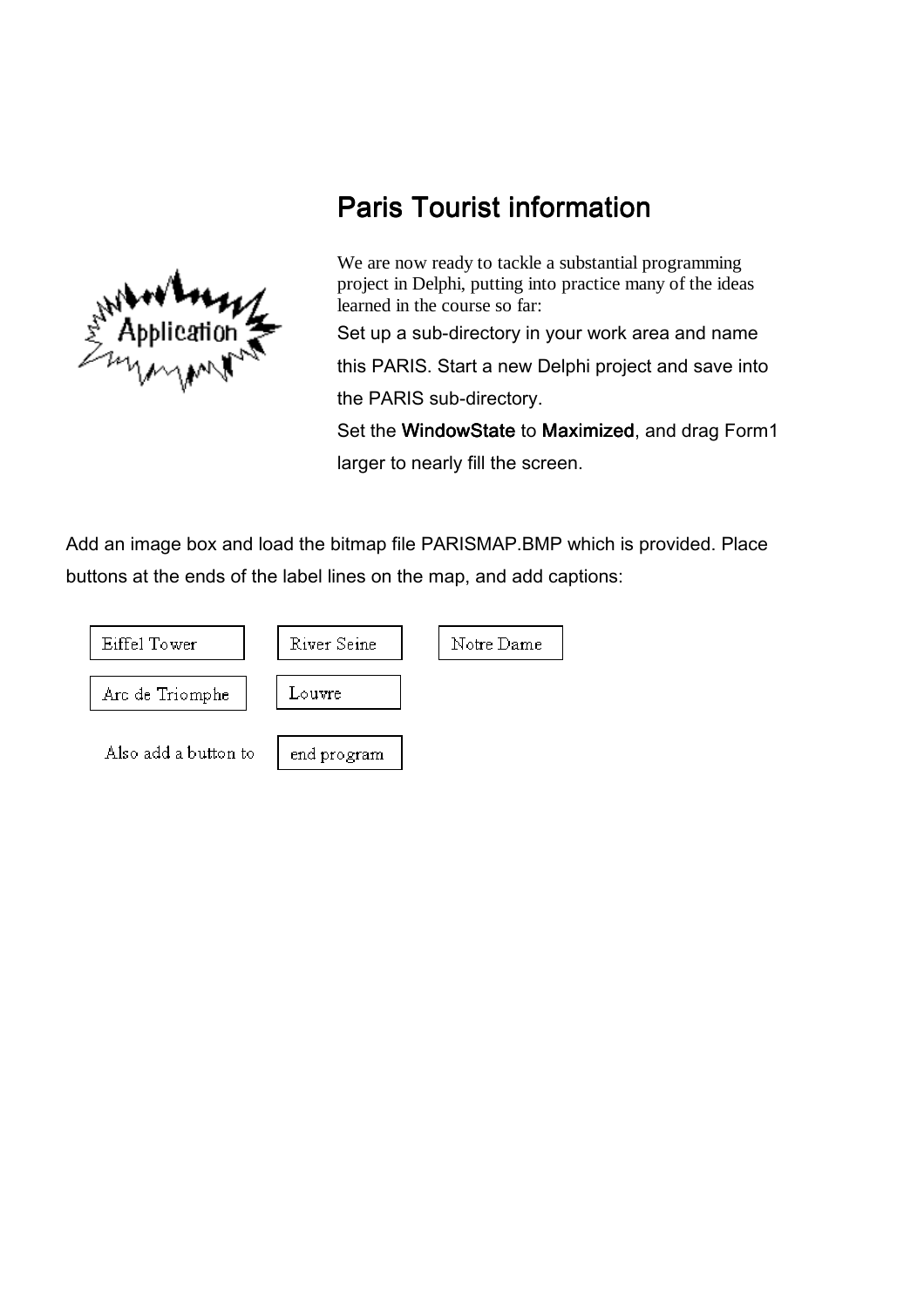

Add an event handler procedure for the 'end program' button:

procedure TForm1.Button6Click(Sender: TObject);

begin

halt; halt;

end;

Compile and run the program to check that it exits correctly.

The purpose of the program will be to display photographs of places of interest in Paris when the user clicks the appropriate button. It would be convenient for the photographs to appear in a separate small window which can 'float' on top of the map screen. To set this up, first click the New form short cut button and select a **Blank Form**. A new window labelled Form2 will appear.

We will now configure the **Form2** window ready to display the photographs.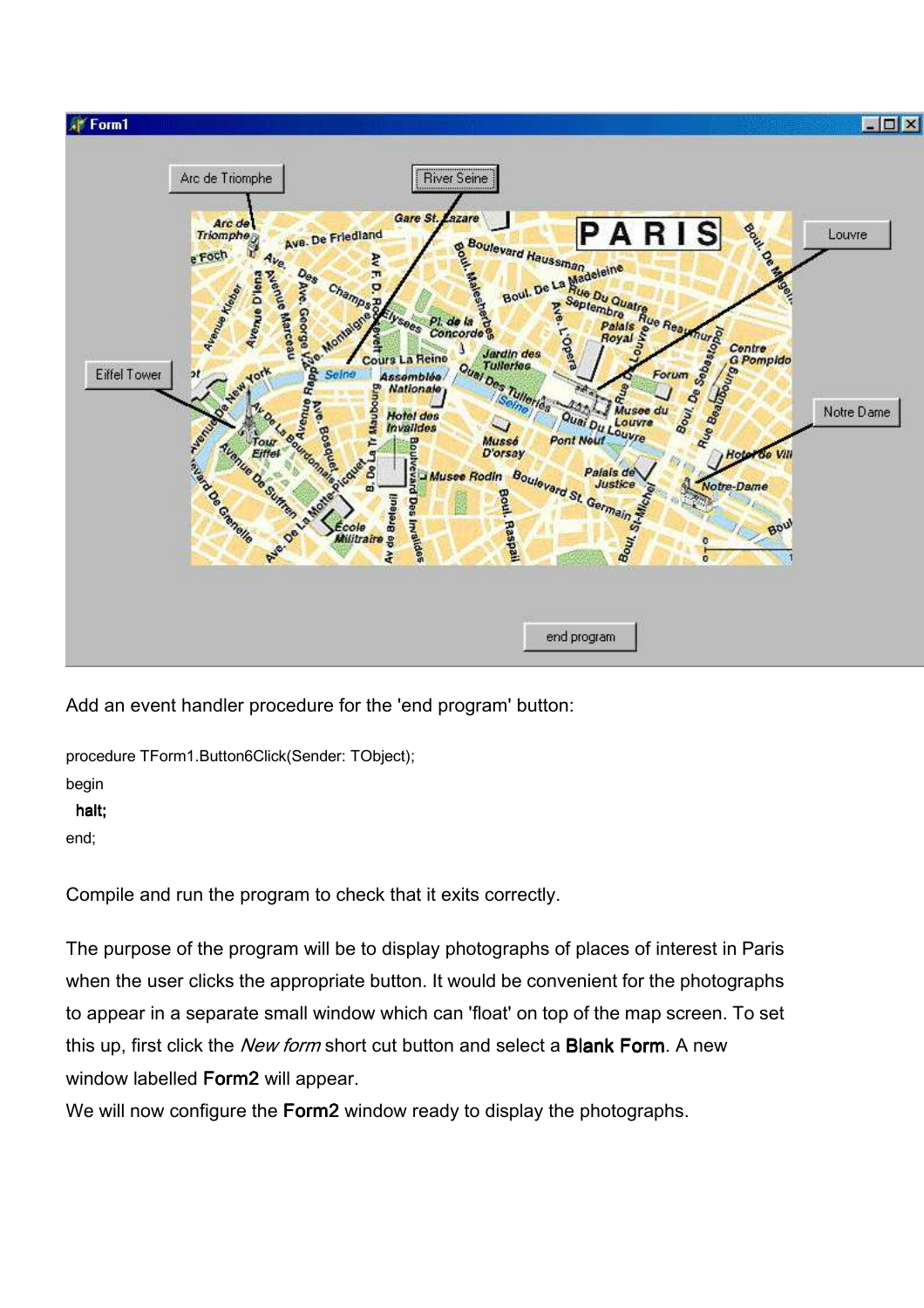Bring up the Object Inspector window by clicking on the Form2 grid and pressing ENTER. Find the Color property and set this to clWhite. The grid will now be displayed in white.

Adjust the size of the Form2 window to be a square, approximately the same height as the map image box on Form1. When the program is running, we do not wish the user to be able to adjust the size of this window - its size can be fixed by selecting the BorderStyle property on the Object Inspector, and setting this to bsDialog.



Now add an image box and button to Form2 as shown above. Give the button the caption:



Again using the Object Inspector for Form2, find the FormStyle property and set this to fsStayOnTop. This will ensure that the photograph window will 'float' on top of the map screen while the program is running.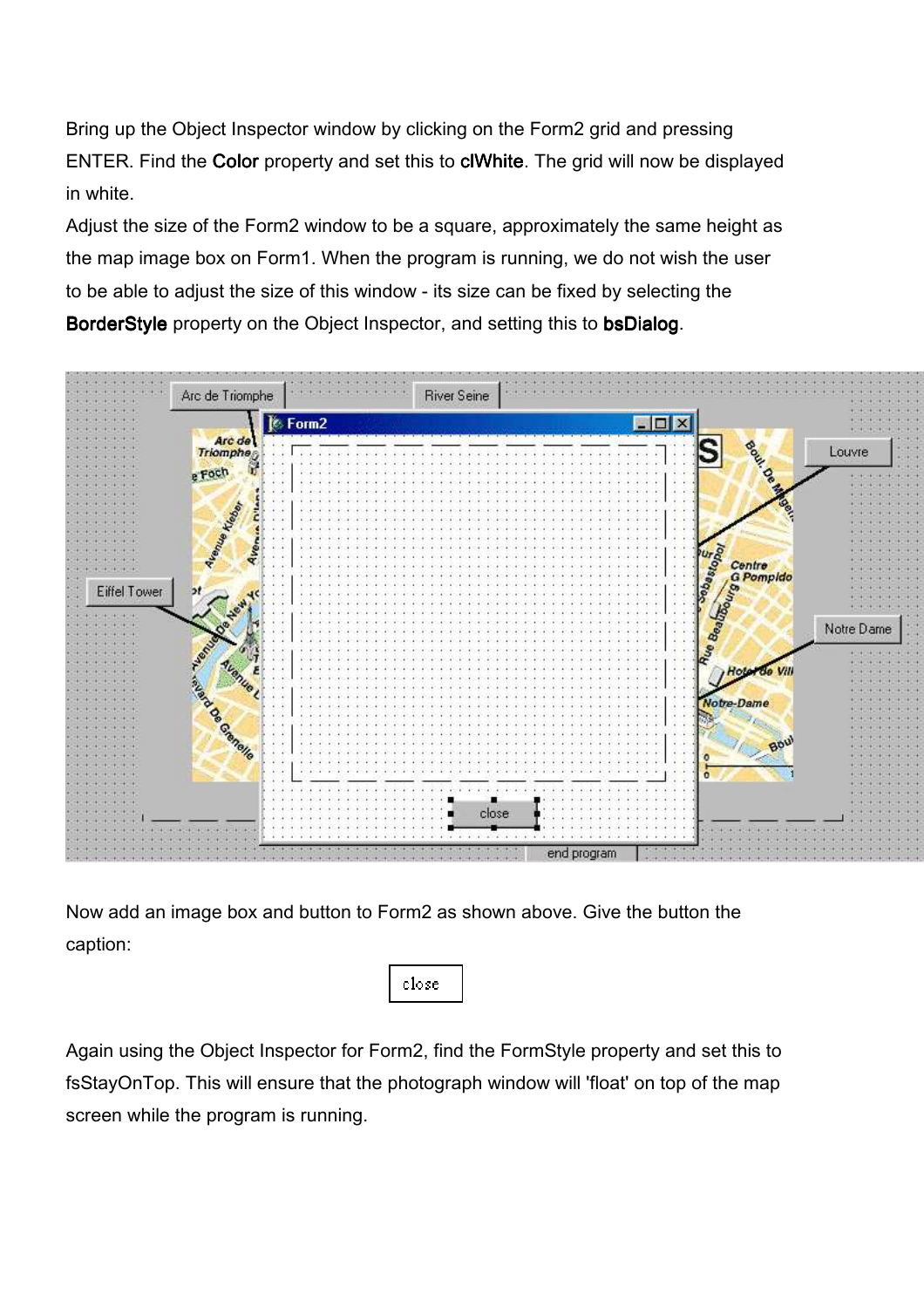Double-click the 'close' button to create an event handler. Add a line of program to close the window:

procedure TForm2.Button1Click(Sender: TObject); begin form2.visible:=false: end;

A series of photographs have been provided for you in bitmap format:

| PARIS1.BMP | <b>River Seine</b> |
|------------|--------------------|
| PARIS2.BMP | Eiffel Tower       |
| PARIS3.BMP | Louvre             |
| PARIS4.BMP | Norte Dame         |
| PARIS5.BMP | Arc de Triomphe    |
|            |                    |

Use Windows Explorer to copy these into your PARIS sub-directory. The program will need to have access to these files while it is running.

Click on the dotted grid of Form1 to bring this to the front. Double-click the 'River Seine' button to create an event handler and add the lines of program:

procedure TForm1.Button1Click(Sender: TObject); begin form2.visible:=true; form2.image1.picture.loadfromfile('paris1.bmp');

end;

The purpose of these instructions are to make the Form2 window visible on top of the map, and to load the photograph of the River Seine into the image box on the form. Scroll towards the top of the program and add Unit2 to the Uses line:

uses

 SysUtils, WinTypes, WinProcs, Messages, Classes, Graphics, Controls, Forms, Dialogs, StdCtrls, ExtCtrls, unit2;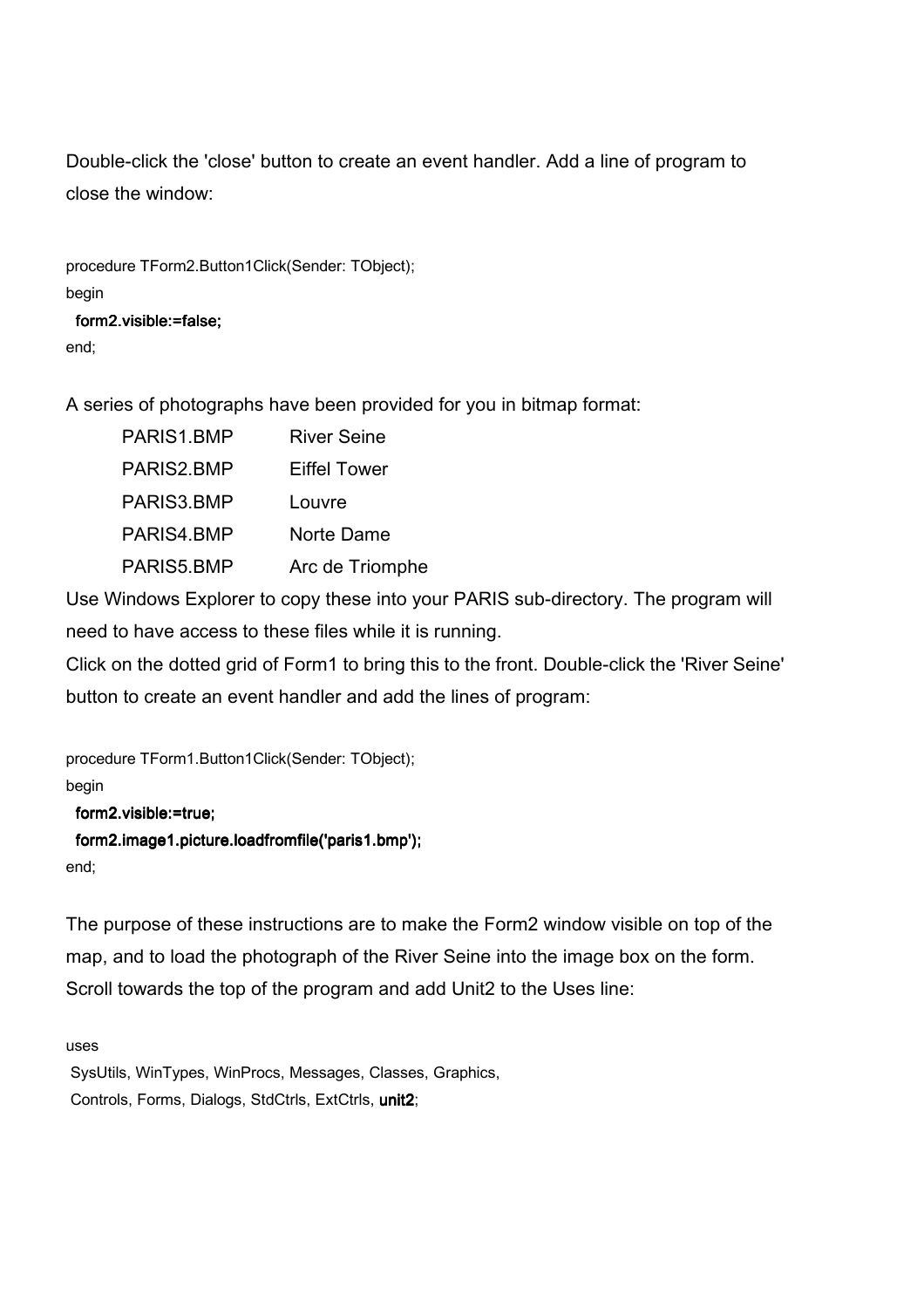Use the Build All option on the COMPILE drop down menu, then run the program.



The map screen will first be displayed. Clicking the 'River Seine' button should open the Form2 window and display the photograph. Notice that the Form2 window can be moved around on top of the map by dragging the top blue border of the window. Click the 'close' button to hide Form2.

Exit from the program and return to the Delphi editor. Bring Form1 to the front and double-click on the 'Eiffel Tower' button. Add lines of program to the event handler:

```
procedure TForm1.Button2Click(Sender: TObject); 
begin 
  form2.visible:=true; 
 form2.image1.picture.loadfromfile('paris2.bmp');
```

```
end;
```
This is very similar to the event handler for the 'River Seine' button, except that this time the file name is 'paris2.bmp'. Use Build All, then run the program to check that a picture of the Eiffel Tower is displayed.